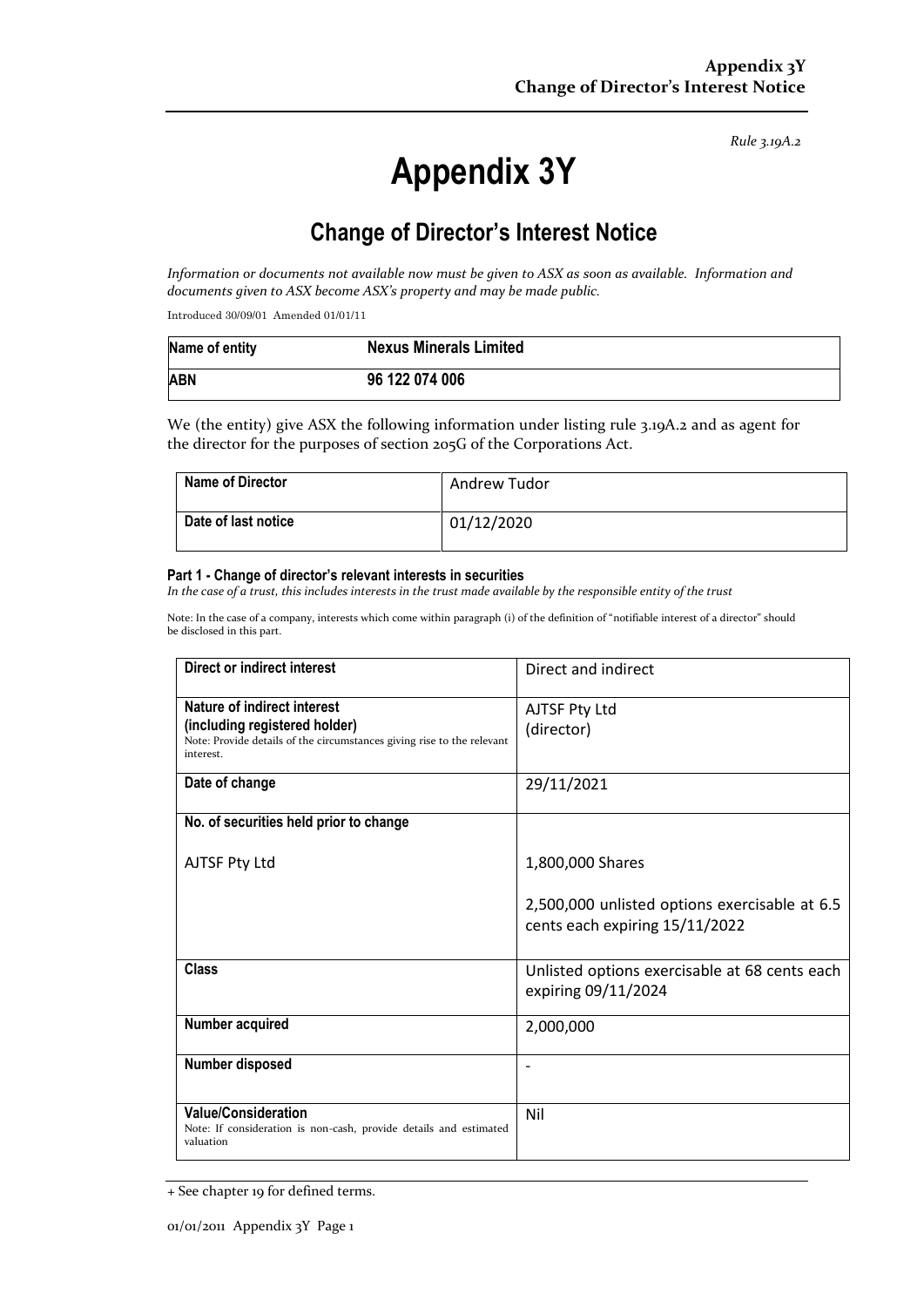| No. of securities held after change                                                                                                                                         |                                                                                 |
|-----------------------------------------------------------------------------------------------------------------------------------------------------------------------------|---------------------------------------------------------------------------------|
| AJTSF Pty Ltd                                                                                                                                                               | 1,800,000 Shares                                                                |
|                                                                                                                                                                             | 2,500,000 unlisted options exercisable at 6.5<br>cents each expiring 15/11/2022 |
|                                                                                                                                                                             | 2,000,000 unlisted options exercisable at 68<br>cents each expiring 09/11/2024  |
| Nature of change<br>Example: on-market trade, off-market trade, exercise of options, issue<br>of securities under dividend reinvestment plan, participation in buy-<br>back | Options issued following shareholder<br>approval at AGM held 10/11/2021         |

Note: In the case of a company, interests which come within paragraph (ii) of the definition of "notifiable interest of a director" should be disclosed in this part.

| Detail of contract                                                                                                                                                          |                          |
|-----------------------------------------------------------------------------------------------------------------------------------------------------------------------------|--------------------------|
| <b>Nature of interest</b>                                                                                                                                                   | $\overline{\phantom{a}}$ |
| Name of registered holder<br>(if issued securities)                                                                                                                         |                          |
| Date of change                                                                                                                                                              |                          |
| No. and class of securities to which<br>interest related prior to change<br>Note: Details are only required for a contract in<br>relation to which the interest has changed |                          |
| Interest acquired                                                                                                                                                           |                          |
| Interest disposed                                                                                                                                                           |                          |
| <b>Value/Consideration</b><br>Note: If consideration is non-cash, provide details<br>and an estimated valuation<br>Interest after change                                    |                          |
|                                                                                                                                                                             |                          |

| Were the interests in the securities or contracts detailed above                                   | No |
|----------------------------------------------------------------------------------------------------|----|
| traded during a <sup>+</sup> closed period where prior written clearance<br>was required?          |    |
| If so, was prior written clearance provided to allow the trade to  <br>proceed during this period? |    |
| If prior written clearance was provided, on what date was this $\vert$ -<br>provided?              |    |

<sup>+</sup> See chapter 19 for defined terms.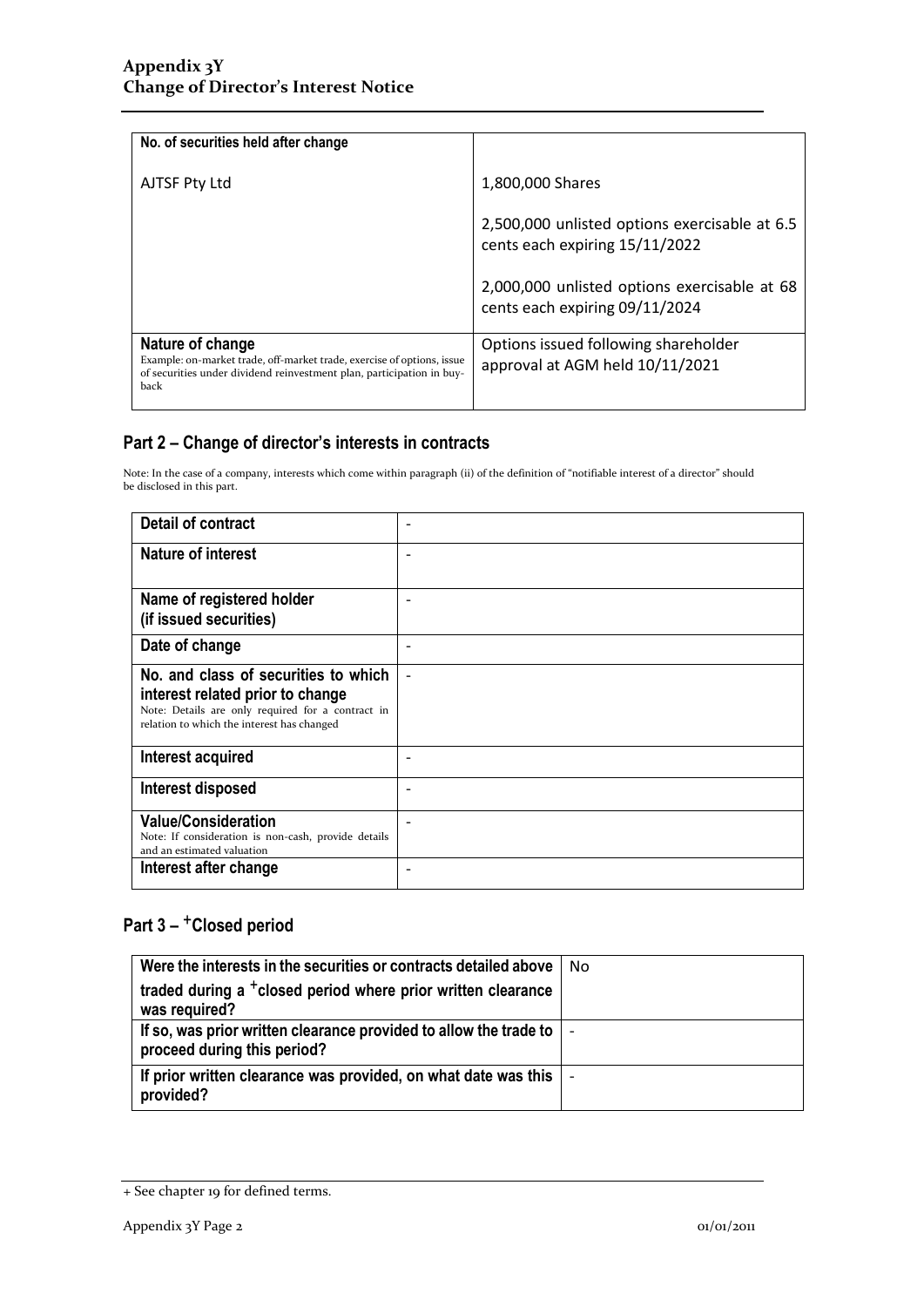# **Appendix 3Y**

## **Change of Director's Interest Notice**

*Information or documents not available now must be given to ASX as soon as available. Information and documents given to ASX become ASX's property and may be made public.*

Introduced 30/09/01 Amended 01/01/11

| Name of entity | <b>Nexus Minerals Limited</b> |
|----------------|-------------------------------|
| <b>ABN</b>     | 96 122 074 006                |

We (the entity) give ASX the following information under listing rule 3.19A.2 and as agent for the director for the purposes of section 205G of the Corporations Act.

| <b>Name of Director</b> | Paul Boyatzis |
|-------------------------|---------------|
| Date of last notice     | 27/11/2020    |

#### **Part 1 - Change of director's relevant interests in securities**

*In the case of a trust, this includes interests in the trust made available by the responsible entity of the trust*

Note: In the case of a company, interests which come within paragraph (i) of the definition of "notifiable interest of a director" should be disclosed in this part.

| Direct or indirect interest                                                                                                                         | Direct and indirect                                                                                                                          |                |
|-----------------------------------------------------------------------------------------------------------------------------------------------------|----------------------------------------------------------------------------------------------------------------------------------------------|----------------|
| Nature of indirect interest<br>(including registered holder)<br>Note: Provide details of the circumstances giving rise to the<br>relevant interest. | Westedge Investments Pty Ltd (PMB Fund acc)<br>(Beneficiary)<br>Lesuer Pty Ltd (PMB Super Fund acc)<br>(Beneficiary)<br>P Boyatzis (Trustee) |                |
| Date of change                                                                                                                                      | 29/11/2021                                                                                                                                   |                |
| No. of securities held prior to change                                                                                                              | <b>Shares</b>                                                                                                                                | <b>Options</b> |
| Paul Boyatzis                                                                                                                                       | 2,002,400                                                                                                                                    |                |
| Paul Boyatzis (as Trustee)                                                                                                                          | 45,000                                                                                                                                       |                |
| Westedge Investments Pty Ltd (PMB Fund)                                                                                                             | 3,251,166                                                                                                                                    |                |
| Lesuer Pty Ltd (PMB Super Fund)                                                                                                                     | 2,150,000                                                                                                                                    | 2,000,000      |
|                                                                                                                                                     | 7,448,566                                                                                                                                    | 2,000,000      |
| Class                                                                                                                                               | Unlisted options exercisable at 68 cents each<br>expiring 09/11/2024                                                                         |                |
| Number acquired                                                                                                                                     | 2,000,000                                                                                                                                    |                |

<sup>+</sup> See chapter 19 for defined terms.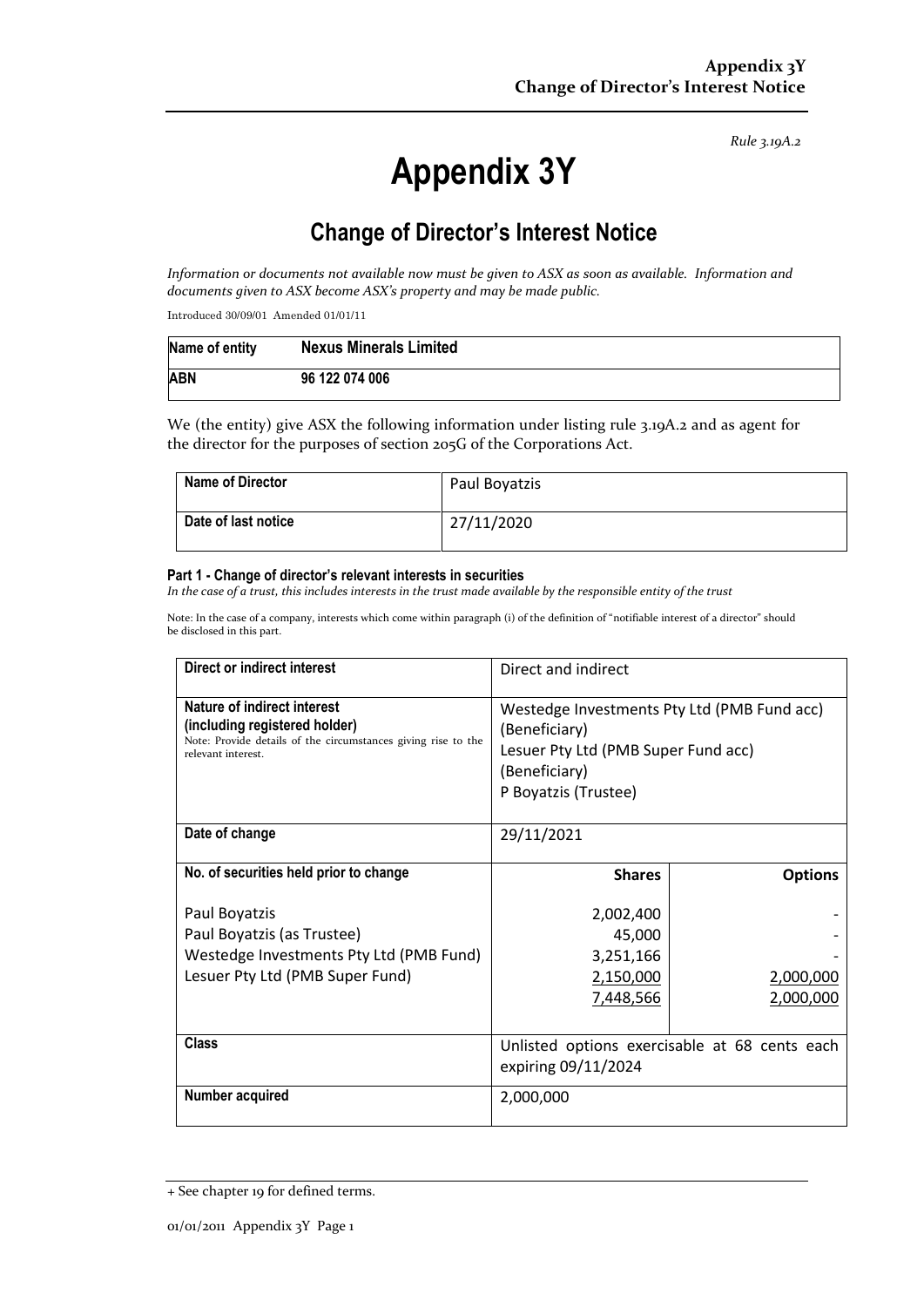| Number disposed                                                                                                                                                            |                                                                         |                        |
|----------------------------------------------------------------------------------------------------------------------------------------------------------------------------|-------------------------------------------------------------------------|------------------------|
| <b>Value/Consideration</b><br>Note: If consideration is non-cash, provide details and estimated<br>valuation                                                               | Nil                                                                     |                        |
| No. of securities held after change                                                                                                                                        | <b>Shares</b>                                                           | <b>Options</b>         |
| Paul Boyatzis<br>Paul Boyatzis (as Trustee)                                                                                                                                | 2,002,400<br>45,000                                                     |                        |
| Westedge Investments Pty Ltd (PMB Fund)                                                                                                                                    | 3,251,166                                                               |                        |
| Lesuer Pty Ltd (PMB Super Fund)                                                                                                                                            | 2,150,000<br>7,448,566                                                  | 4,000,000<br>4.000.000 |
| Nature of change<br>Example: on-market trade, off-market trade, exercise of options,<br>issue of securities under dividend reinvestment plan,<br>participation in buy-back | Options issued following shareholder approval<br>at AGM held 10/11/2021 |                        |

Note: In the case of a company, interests which come within paragraph (ii) of the definition of "notifiable interest of a director" should be disclosed in this part.

| <b>Detail of contract</b>                                                                       |   |
|-------------------------------------------------------------------------------------------------|---|
| <b>Nature of interest</b>                                                                       | ٠ |
| Name of registered holder                                                                       |   |
| (if issued securities)                                                                          |   |
| Date of change                                                                                  |   |
| No. and class of securities to which                                                            |   |
| interest related prior to change                                                                |   |
| Note: Details are only required for a contract in<br>relation to which the interest has changed |   |
|                                                                                                 |   |
| Interest acquired                                                                               |   |
| Interest disposed                                                                               |   |
| <b>Value/Consideration</b>                                                                      |   |
| Note: If consideration is non-cash, provide details<br>and an estimated valuation               |   |
| Interest after change                                                                           |   |

| Were the interests in the securities or contracts detailed above traded during                   | No  |
|--------------------------------------------------------------------------------------------------|-----|
| a <sup>+</sup> closed period where prior written clearance was required?                         |     |
| If so, was prior written clearance provided to allow the trade to proceed during<br>this period? | N/A |
| If prior written clearance was provided, on what date was this provided?                         | N/A |

<sup>+</sup> See chapter 19 for defined terms.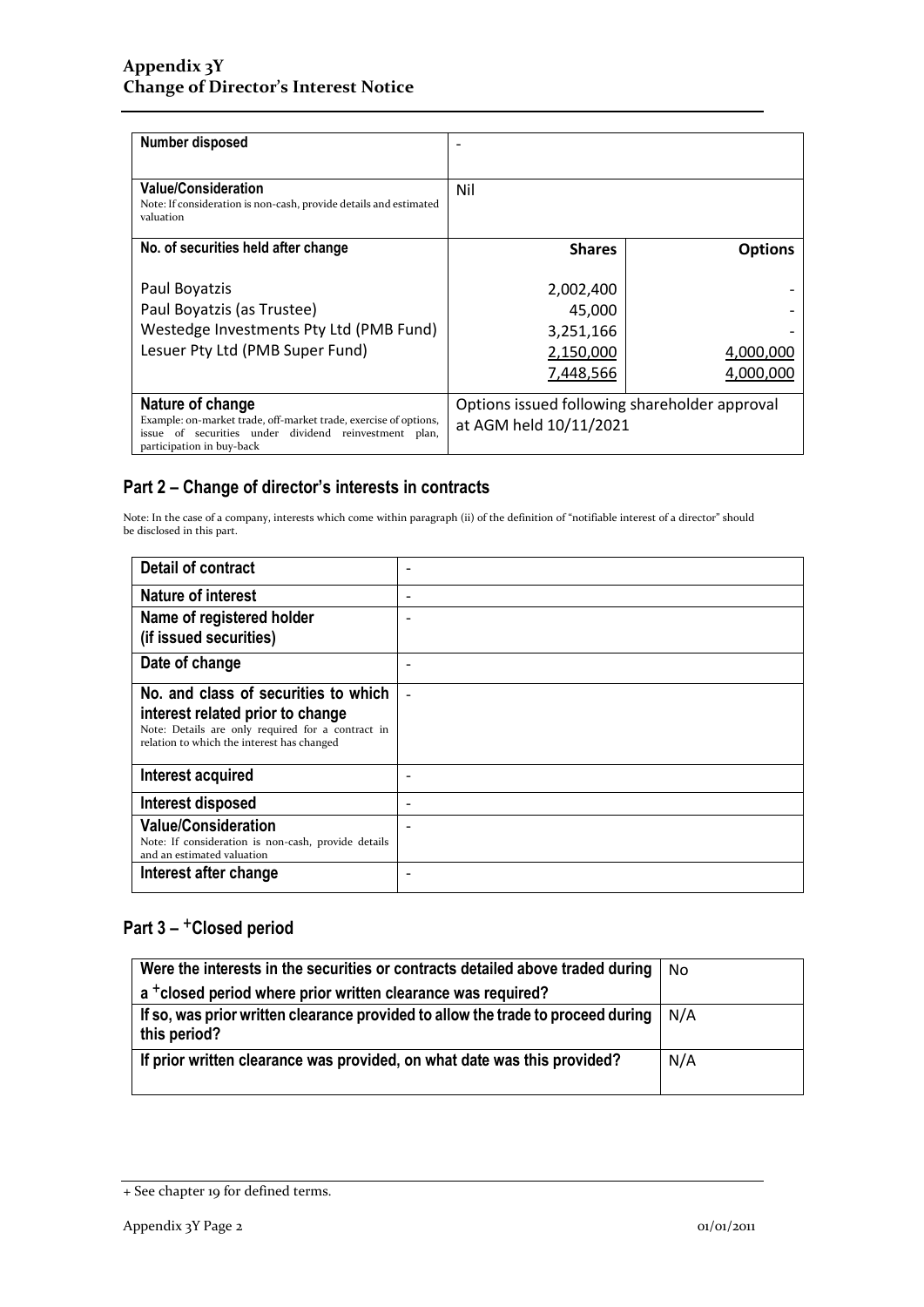# **Appendix 3Y**

## **Change of Director's Interest Notice**

*Information or documents not available now must be given to ASX as soon as available. Information and documents given to ASX become ASX's property and may be made public.*

Introduced 30/9/2001.

| Name of entity | <b>Nexus Minerals Limited</b> |
|----------------|-------------------------------|
| <b>ABN</b>     | 96 122 074 006                |

We (the entity) give ASX the following information under listing rule 3.19A.2 and as agent for the director for the purposes of section 205G of the Corporations Act.

| Name of Director    | Mark Elliott |
|---------------------|--------------|
| Date of last notice | 27/11/2020   |

#### **Part 1 - Change of director's relevant interests in securities**

*In the case of a trust, this includes interests in the trust made available by the responsible entity of the trust*

| <b>Direct or indirect interest</b>                                                                                                                  | Direct and indirect                                                                                    |  |
|-----------------------------------------------------------------------------------------------------------------------------------------------------|--------------------------------------------------------------------------------------------------------|--|
| Nature of indirect interest<br>(including registered holder)<br>Note: Provide details of the circumstances giving rise to the<br>relevant interest. | Sodell Investments Pty Ltd<br>(Director)<br><b>Elliott Nominees Pty Ltd</b><br>(Director)              |  |
| Date of change                                                                                                                                      | 29/11/2021                                                                                             |  |
| No. of securities held prior to change                                                                                                              |                                                                                                        |  |
| <b>Mark Elliott</b>                                                                                                                                 | 11,600<br>shares                                                                                       |  |
| Sodell Investments Pty Ltd                                                                                                                          | 750,000<br>shares                                                                                      |  |
| <b>Elliott Nominees Pty Ltd</b>                                                                                                                     | 2,350,887 shares<br>1,000,000<br>unlisted options exercisable at<br>6.5 cents each expiring 15/11/2022 |  |
| <b>Class</b>                                                                                                                                        | Unlisted options exercisable at 68 cents each<br>expiring 09/11/2024                                   |  |
| Number acquired                                                                                                                                     | 1,000,000 shares                                                                                       |  |
| Number disposed                                                                                                                                     |                                                                                                        |  |

<sup>+</sup> See chapter 19 for defined terms.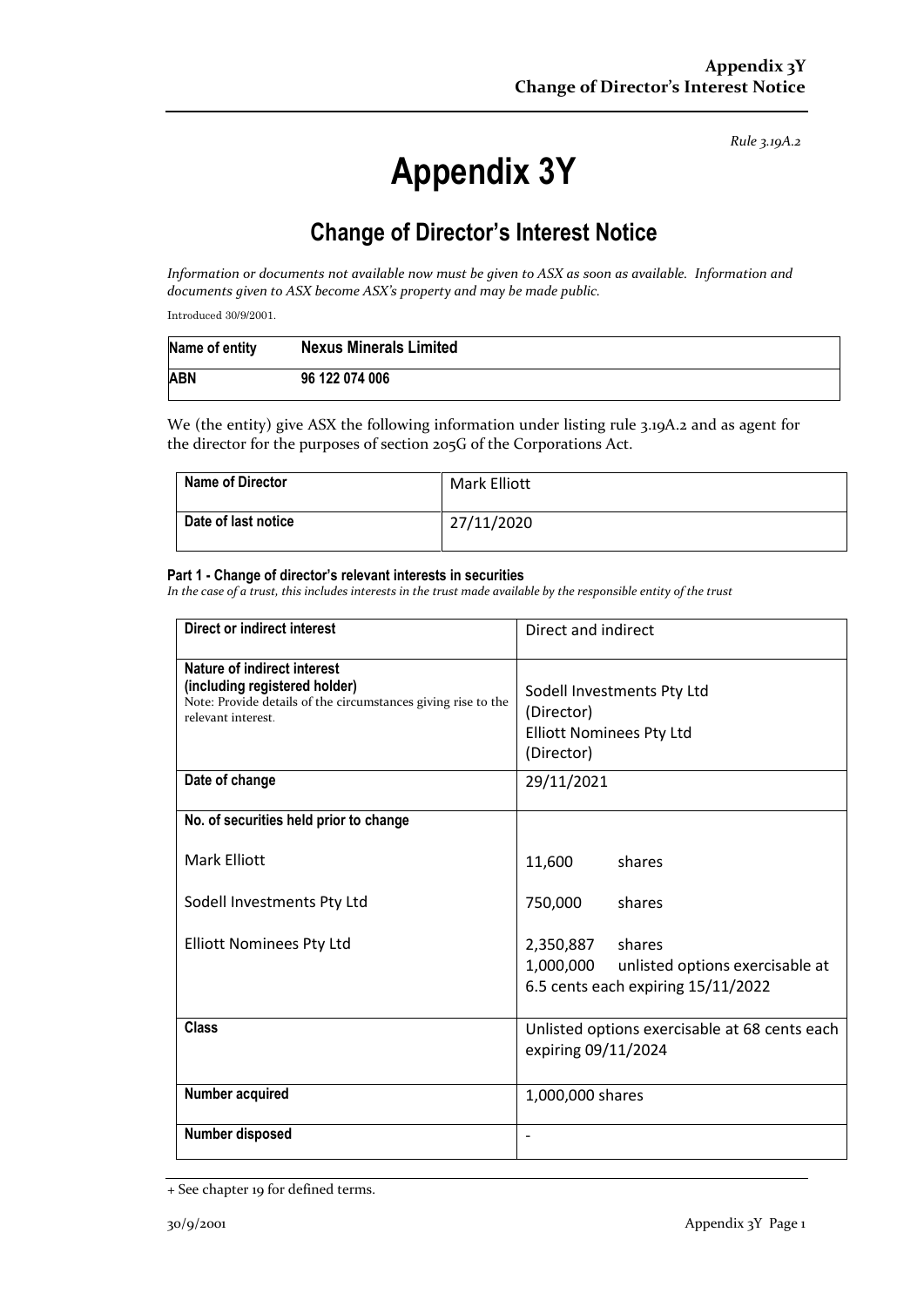| <b>Value/Consideration</b>                                                                                                                                                 | Nil       |                                                                                 |
|----------------------------------------------------------------------------------------------------------------------------------------------------------------------------|-----------|---------------------------------------------------------------------------------|
| Note: If consideration is non-cash, provide details and<br>estimated valuation                                                                                             |           |                                                                                 |
| No. of securities held after change                                                                                                                                        |           |                                                                                 |
| Mark Elliott                                                                                                                                                               | 1,600     | shares                                                                          |
| Sodell Investments Pty Ltd                                                                                                                                                 | 750,000   | shares                                                                          |
| Elliott Nominees Pty Ltd                                                                                                                                                   | 2,350,887 | shares                                                                          |
|                                                                                                                                                                            |           | 1,000,000 unlisted options exercisable at<br>6.5 cents each expiring 15/11/2022 |
|                                                                                                                                                                            | 1,000,000 | unlisted options exercisable at<br>68 cents each expiring 09/11/2024            |
| Nature of change<br>Example: on-market trade, off-market trade, exercise of<br>options, issue of securities under dividend reinvestment<br>plan, participation in buy-back |           | Options issued following shareholder<br>approval at AGM held 10/11/2021         |

| <b>Detail of contract</b>                                                                       |   |
|-------------------------------------------------------------------------------------------------|---|
| <b>Nature of interest</b>                                                                       | ۰ |
| Name of registered holder<br>(if issued securities)                                             |   |
| Date of change                                                                                  |   |
| No. and class of securities to which                                                            |   |
| interest related prior to change                                                                |   |
| Note: Details are only required for a contract in<br>relation to which the interest has changed |   |
| <b>Interest acquired</b>                                                                        |   |
| Interest disposed                                                                               |   |
| <b>Value/Consideration</b>                                                                      |   |
| Note: If consideration is non-cash, provide details<br>and an estimated valuation               |   |
| Interest after change                                                                           |   |

| Were the interests in the securities or contracts detailed above traded during                   | Nο  |
|--------------------------------------------------------------------------------------------------|-----|
| a <sup>+</sup> closed period where prior written clearance was required?                         |     |
| If so, was prior written clearance provided to allow the trade to proceed during<br>this period? | N/A |
| If prior written clearance was provided, on what date was this provided?                         | N/A |

<sup>+</sup> See chapter 19 for defined terms.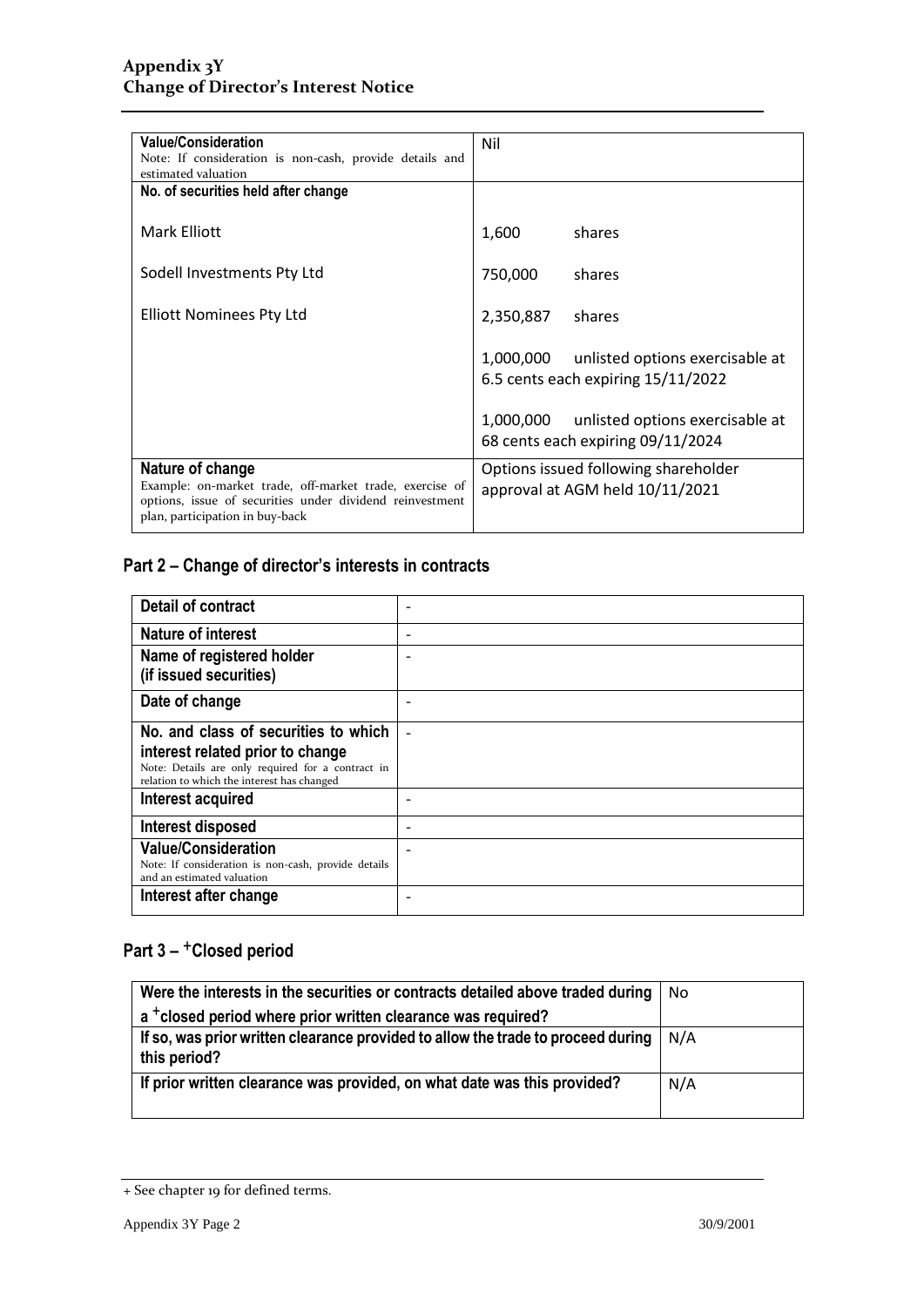# **Appendix 3Y**

## **Change of Director's Interest Notice**

*Information or documents not available now must be given to ASX as soon as available. Information and documents given to ASX become ASX's property and may be made public.*

Introduced 30/09/01 Amended 01/01/11

| Name of entity | <b>Nexus Minerals Limited</b> |
|----------------|-------------------------------|
| <b>ABN</b>     | 96 122 074 006                |

We (the entity) give ASX the following information under listing rule 3.19A.2 and as agent for the director for the purposes of section 205G of the Corporations Act.

| Name of Director    | <b>Bruce Maluish</b> |
|---------------------|----------------------|
| Date of last notice | 27/11/2020           |

#### **Part 1 - Change of director's relevant interests in securities**

*In the case of a trust, this includes interests in the trust made available by the responsible entity of the trust*

Note: In the case of a company, interests which come within paragraph (i) of the definition of "notifiable interest of a director" should be disclosed in this part.

| Direct or indirect interest                                                         | Direct and indirect                                                             |
|-------------------------------------------------------------------------------------|---------------------------------------------------------------------------------|
| Nature of indirect interest                                                         | Eldon Australia Pty Ltd                                                         |
| (including registered holder)                                                       | (director)                                                                      |
| Note: Provide details of the circumstances giving rise to the relevant<br>interest. | Mash Super Pty Ltd                                                              |
|                                                                                     | (director)                                                                      |
| Date of change                                                                      | 29/11/2021                                                                      |
| No. of securities held prior to change                                              |                                                                                 |
| Eldon Australia Pty Ltd                                                             | 40,000 shares                                                                   |
| <b>Bruce Maluish</b>                                                                | 1,000,000 unlisted options exercisable at 6.5<br>cents each expiring 15/11/2022 |
| Mash Super Pty Ltd                                                                  | 1,500,000 shares                                                                |
| Class                                                                               | Unlisted options exercisable at 68 cents each<br>expiring 09/11/2024            |
| Number acquired                                                                     | 1,000,000                                                                       |
| Number disposed                                                                     |                                                                                 |

<sup>+</sup> See chapter 19 for defined terms.